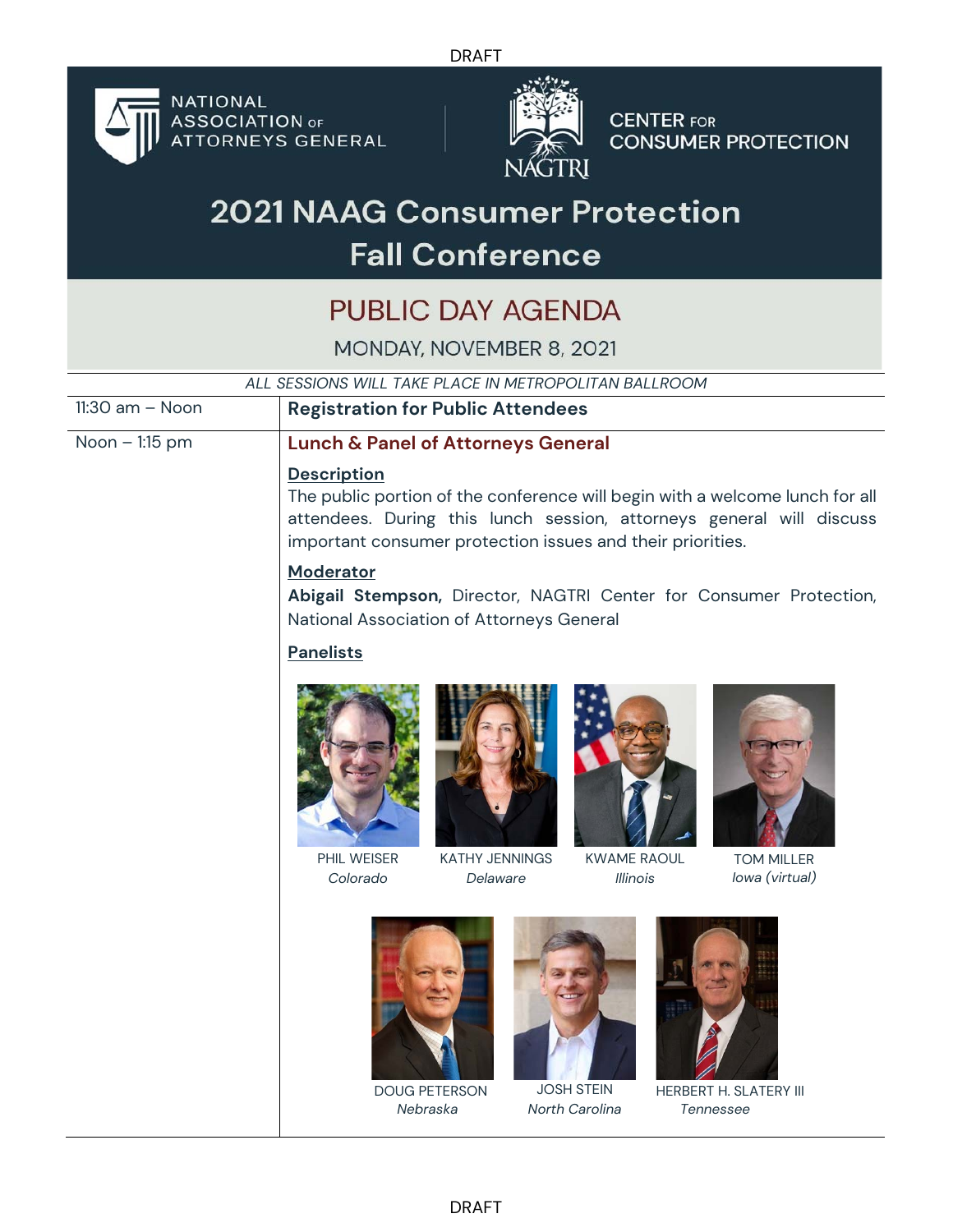|                      | <b>DRAFT</b>                                                                                                                                                                                                                                                                                                                                                                                                                                               |  |  |
|----------------------|------------------------------------------------------------------------------------------------------------------------------------------------------------------------------------------------------------------------------------------------------------------------------------------------------------------------------------------------------------------------------------------------------------------------------------------------------------|--|--|
| 1:15 pm $-$ 2:15 pm  | <b>3rd Party Seller Platforms</b>                                                                                                                                                                                                                                                                                                                                                                                                                          |  |  |
|                      | <b>Description</b><br>Representatives from major online 3rd party seller platforms and other<br>experts will discuss efforts to increase consumer clarity in online shopping<br>by ensuring that consumers understand who the seller is and who is<br>responsible for the truthfulness of marketing. They will also discuss efforts<br>to ensure that the products hosted on the platforms are safe.                                                       |  |  |
|                      | Moderator<br>Melissa Wright, Chief, Consumer Protection Section, Ohio Attorney<br>General's Office                                                                                                                                                                                                                                                                                                                                                         |  |  |
|                      | <b>Panelists</b><br>Alyssa Betz, Director of Brand Protection and Customer Trust Public Policy,<br>Amazon                                                                                                                                                                                                                                                                                                                                                  |  |  |
|                      | Read Hayes, Ph.D., Research Scientist/Criminologist, Herbert Wertheim<br>College of Engineering, FLEX Station, University of Florida (virtual)<br>Matt McGuire, Senior Legal Counsel, Regulatory Affairs & Enforcement,<br>Shopify                                                                                                                                                                                                                         |  |  |
| $2:15$ pm $-2:30$ pm | <b>Break</b>                                                                                                                                                                                                                                                                                                                                                                                                                                               |  |  |
| $2:30$ pm $-3:30$ pm | <b>Consumer Protection Issues Raised by Non-Fungible Tokens</b>                                                                                                                                                                                                                                                                                                                                                                                            |  |  |
|                      | <b>Description</b><br>Companies are increasingly integrating non-fungible tokens (NFTs) into                                                                                                                                                                                                                                                                                                                                                               |  |  |
|                      | consumer transactions. This session will provide background on what NFTs<br>are, how they are used, and how they are bought and sold. As a nascent<br>technology which does not neatly fit within established regulatory<br>schemes, NFTs present unique issues in the context of consumer<br>protection and data privacy. This session will explore those issues and the<br>applicability of existing consumer protection laws to this new digital asset. |  |  |
|                      | <b>Moderators</b><br>Jared Libet, Assistant Deputy Attorney General, South Carolina Attorney<br>General's Office (virtual)<br>Ben Wisemen, Director, Office of Consumer Protection, District of<br>Columbia Attorney General's Office                                                                                                                                                                                                                      |  |  |
|                      | <b>Panelists</b><br><b>Sumeet Chugani, Senior Vice President, Apple Bank</b><br>Maria Earley, Partner, Morrison Foerster<br>Trevor Levine, Associate Counsel, FTX US                                                                                                                                                                                                                                                                                       |  |  |